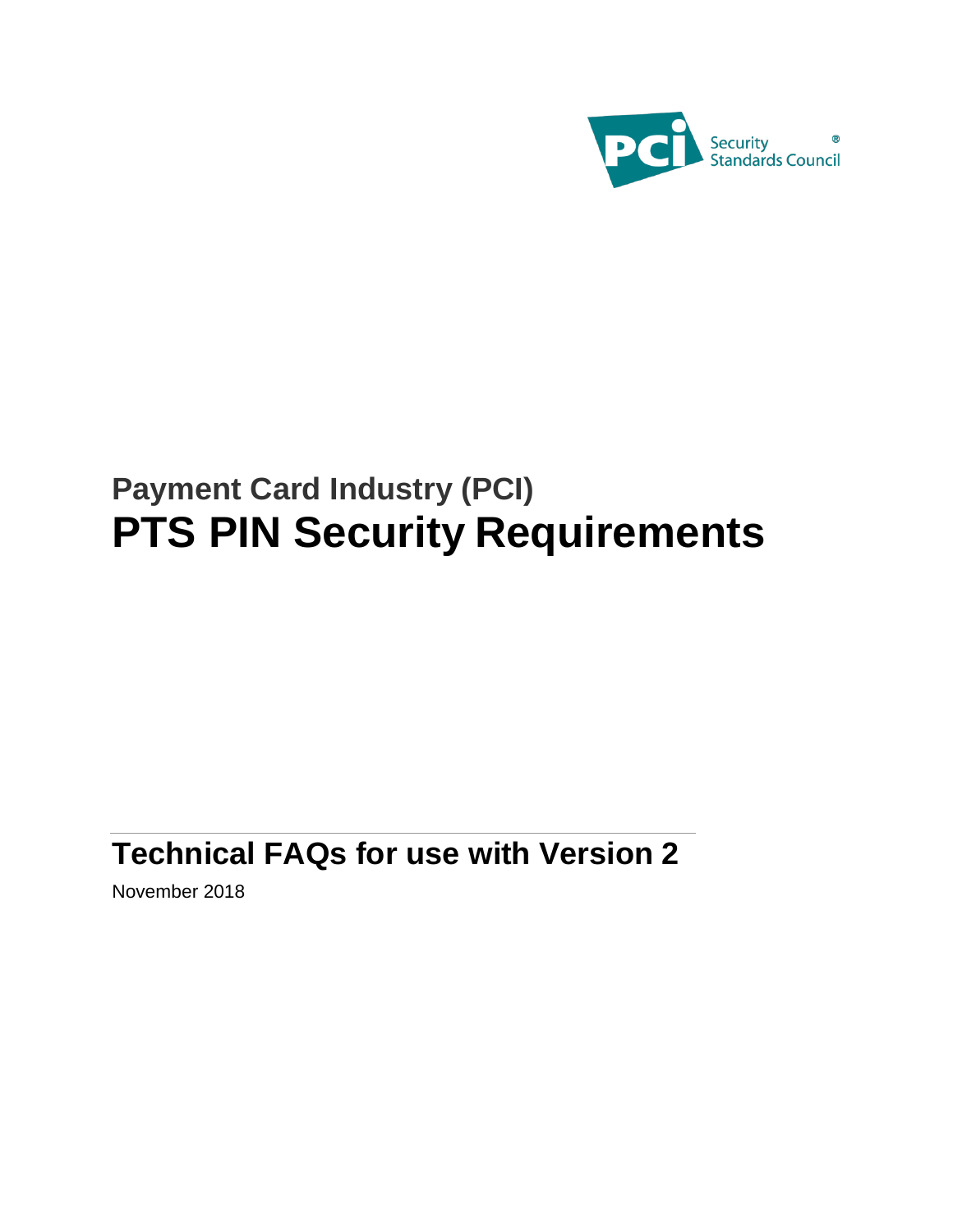

| Normative Annex A - Symmetric Key Distribution Using Asymmetric Techniques  10 |  |
|--------------------------------------------------------------------------------|--|
|                                                                                |  |
|                                                                                |  |
|                                                                                |  |
|                                                                                |  |
|                                                                                |  |
|                                                                                |  |
|                                                                                |  |
|                                                                                |  |
|                                                                                |  |
|                                                                                |  |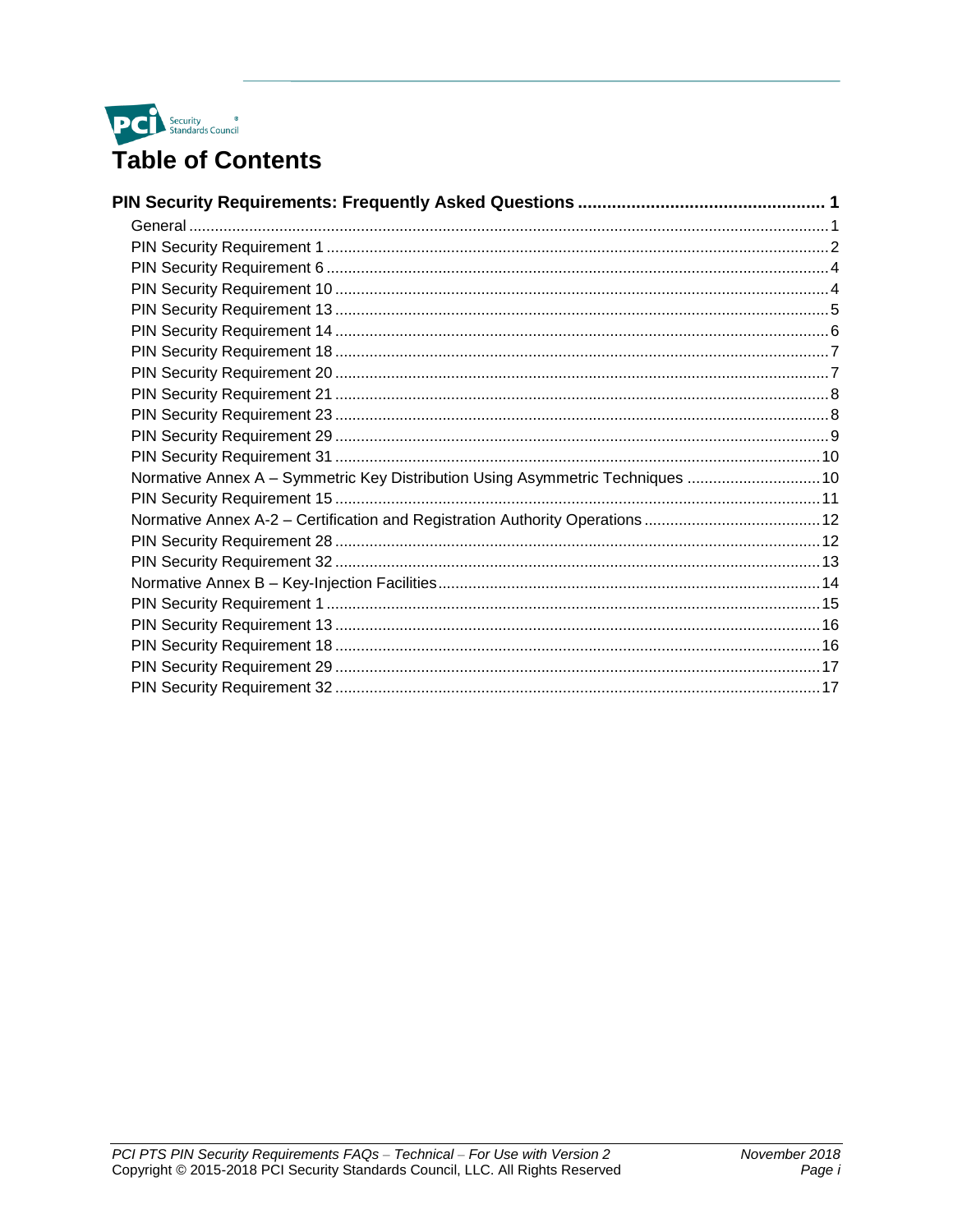

### **PIN Security Requirements: Frequently Asked Questions**

These technical FAQs provide answers to questions regarding the application of PCI's (Payment Card Industry) PIN Security Requirements version 2. These FAQs provide additional and timely clarifications to the application of the Security Requirements. The FAQs are an integral part of those requirements and shall be fully considered during the evaluation process.

**Updates:** New or questions modified for clarity are in **red.**

### *General*

- **Q 1 June 2015: Requirement 10 allows 2048 RSA keys to encrypt AES keys for transport. This is an exception to the general rule that key encryption keys must be of equal or greater strength to the keys they protect. Are there any other exceptions?**
	- *A No. Entities implementing AES for the protection of PINs must protect any such keys at their host with keys of equal or greater strength when those keys are stored external to the HSM. For most entities, this will require that they migrate their host master file keys from TDES to AES keys that are of equal or greater strength than the keys they protect.*
- **Q 2 July (update) 2017: Logs are required in a number of requirements for activities in connection with key management. What are the minimum contents of any such log?**
	- *A The minimum manual log contents include date and time, object name/identifier, purpose, name and signature of individual(s) involved and if applicable, tamper-evident package number(s), if applicable serial number(s) of device(s) involved. Electronic logs contain similar information and must be protected from alteration by cryptographic mechanisms (e.g., digital signature or MACing)*
- **Q 3 March 2017: Can a TDES key be used to encrypt an AES key for storage, for example, a host Master File Key (MFK)?**
	- *A No. A key of equal or greater strength must be used to encrypt AES keys for local storage. This requires the use of AES keys to encrypt other AES keys for local storage, either at a host using an HSM, or a POI device.*
- **Q 4 March 2017: Can TDES keys be used to encrypt AES keys for conveyance into a POI device.**
	- *A Yes, but only for local key injection, i.e. directly cabled, and not over a network connection. Furthermore, because TDES keys are significantly weaker than AES keys, this must be treated as equivalent to clear text key injection and requires the use of a secure room as defined in requirement 32-10.*

*Note that this specific restriction does not currently apply for the use of 2048 keys for conveyance of AES keys.*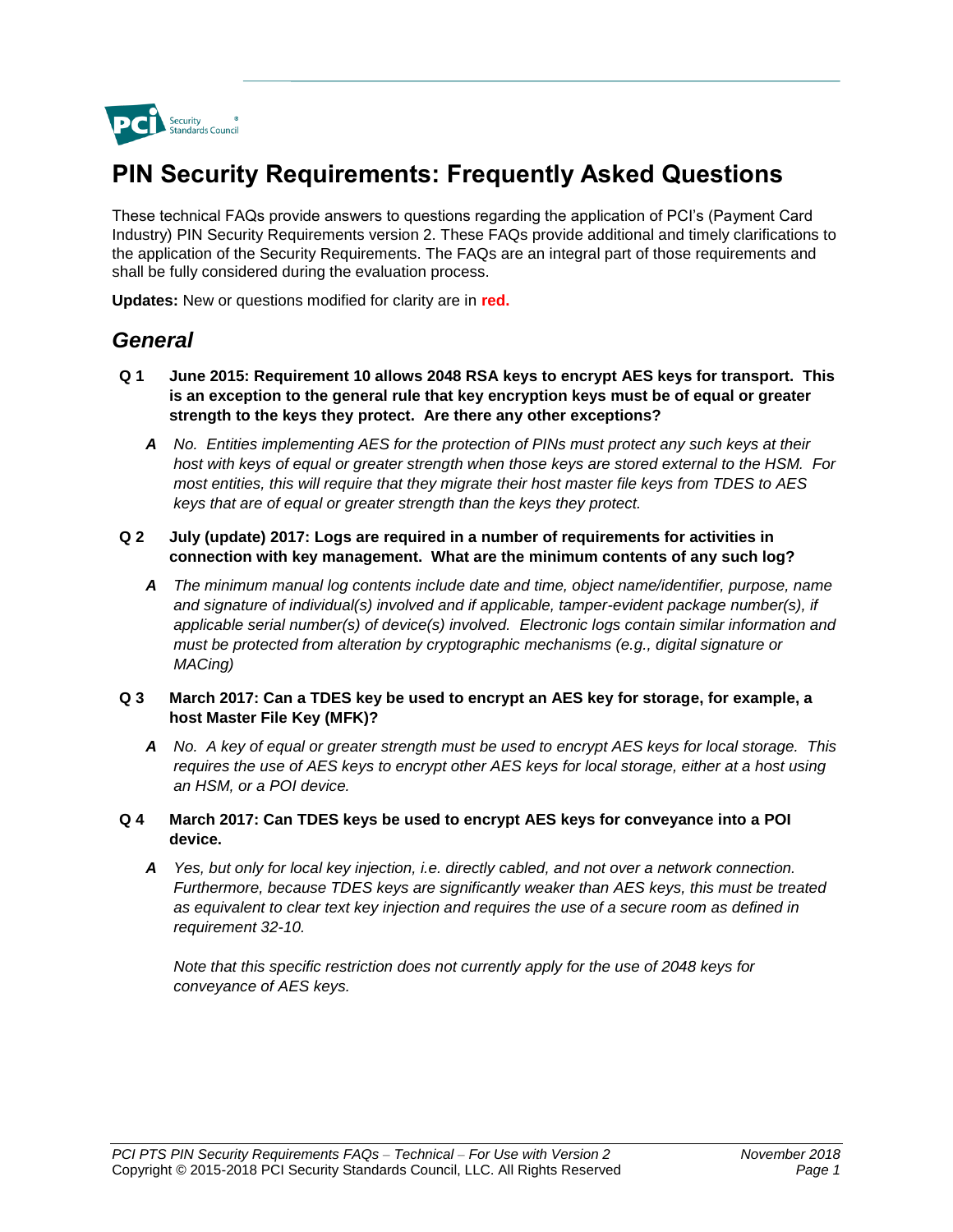

**Q 5 June 2015: HSMs used for PIN acquiring must be either PCI approved or FIPS140-2 Level 3 or higher certified. Previously, in version 1 of the requirements, HSMs were not required to be specifically approved, but only to have representation that they met ISO requirements for a "physically secure device."** 

**PCI HSM is a relatively recent standard. As a result, most entities will not yet be operating in a PCI HSM compliant manner for a number of reasons, such as:**

- **Their HSM pre-dates PCI HSM.**
- **They may be using unapproved software (such as bespoke versions).**
- **The shipping requirements of PCI HSM were not met at the time they ordered the unit.**
- **They may not be able to deploy any "PCI mode" on their HSM.**
- **Their HSM vendor has not provided a PCI-approved version.**

**This means that many entities will have to fall back on FIPS 140-2 certification. However, the following issues exist:**

- **A strict definition of "firmware" would include all the HSM vendor's embedded software (rather than just the bootstrap, low level drivers, etc.). This would mean that no FIPS 140-2 certificates for PIN processing HSMs meet the requirement.**
- **A number of the FIPS certificates cover only the crypto module rather than the whole HSM.**
- **Algorithms may be covered by other NIST/FIPS certifications rather than having been included in the FIPS 140-2 certificate.**

**For HSMs that were deployed prior to the PIN Security Requirements v2 stipulation of specific industry approvals, how can they demonstrate compliance??** 

- *A Where FIPS certifications is used in lieu of PCI approval, all of the following must be true:*
	- *The HSM's FIPS 140-2 certificate must include at least the hardware where all cryptographic processes are executed and secret data is stored.*
	- *The HSM's FIPS 140-2 certificate must include at least the firmware required to load vendorprovided software components in a secure manner.*
	- *The implementation of cryptographic algorithms used in the HSM's FIPS 140-2-certified module must have appropriate NIST certifications.*
- **Q 6 April 2016: Requirement 1 specifies that all hardware security modules (HSMs) are either FIPS140-2 Level 3 or higher certified, or PCI approved. If the using entity applies an update or patch to the HSM's firmware, there may temporarily be a discrepancy between the listed approved versions, and the actual version in place. How can this be addressed during an assessment?**
	- *A If the using entity has applied a vendor security patch resulting in an updated HSM firmware version, and the PCI SSC or NIST validation of that updated firmware version has not yet been*  completed (resulting in a mismatch between the HSM firmware version in use and the listed, *validated one), the using entity must obtain documentation from the vendor regarding the update that includes confirmation the update has been submitted for evaluation per the process specified by either PCI SSC or NIST (as applicable to the HSM).*

*This is not meant to infer that it would not be reported as a compliance issue, but rather that the using entity can take steps to facilitate the remediation process.*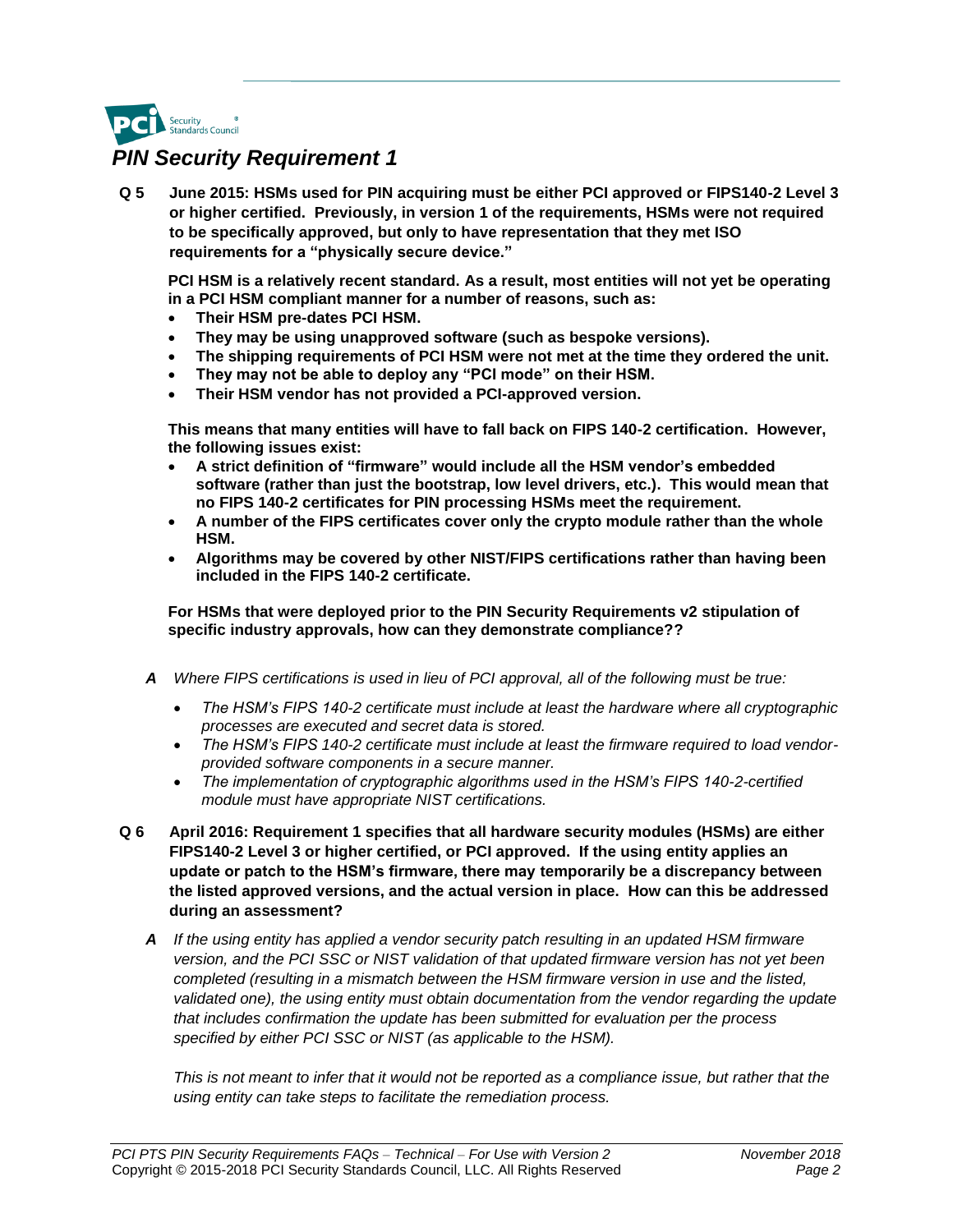

- **Q 7 April 2016: Requirement 1 specifies the use of FIPS or PCI approved devices. How are PCI approved devices identified on the PCI website?**
	- *A These devices are identified by among other identifiers, with vendor name, model name/number, hardware version and firmware version – all of which are required to match the listing.*

*As described in the PCI PTS Device Testing and Approval Program Guide, vendors may use a combination of fixed and variable alphanumeric characters in the version numbers. However, variable characters are not permitted for any physical or logical device characteristics that impact security. Device characteristics that impact security must be denoted using fixed characters.*

*The model name cannot contain any variable characters except as low order/suffix type identifiers for non-security relevant differentiators within the device family. All devices within a device family that are intended to be marketed under the same approval number must be explicitly named and pictures of those devices presented for display on the approval listing.*

- **Q 8 December 2016: Entities acquiring (e.g., the processor) PIN-based transactions are responsible for maintaining an inventory of POI Devices. How does this apply where the acquiring entity does not purchase the POS or ATM devices? For example, a merchant or other third-party purchases and owns the devices.**
	- *A Ultimately, the entity (typically a financial institution) sponsoring the usage of the devices into a payment network bears the responsibility for any non-compliance. However, the entity driving the devices must maintain an inventory of devices that contains the information stipulated in this requirement.*

*Individual brand mandates stipulate which devices may be allowed for use and should be contacted for propriety of usage.*

**Q 9 November 2018: In 2016, the NIST Cryptographic Module Validation Program adopted a five-year validation sunset program. This has resulted in a significant number of devices migrating from the Active Validation List to the Historical Validation List. Migration to this list reflects that the certificates and the documentation posted with them are more than 5 years old and have not been updated to reflect the latest NIST guidance and/or transitions, and may not accurately reflect how the module can be used in FIPS mode. It also includes more recently validated devices in accordance with NIST SP 800-131A Rev. 1, Transitioning the Use of Cryptographic Algorithms and Key Lengths whereby the devices use one or more of now disallowed items. For example, for previously allowed AES or TDEA key wrapping, Key Establishment Schemes using Public Key Cryptography, RNGs, etc.**

**Can HSMs that have migrated to the CMVP Historical Validation List continue to be used?**

*A Yes, FIPS 140-2 HSMs that have migrated to the CMVP Historical Validation List can continue to*  be used if approved at the time of deployment. However, new deployments (i.e., additional *HSMs and not replacements of existing HSMs with like for like) of HSMs on the Historical Validation List are not allowed after December 2019.*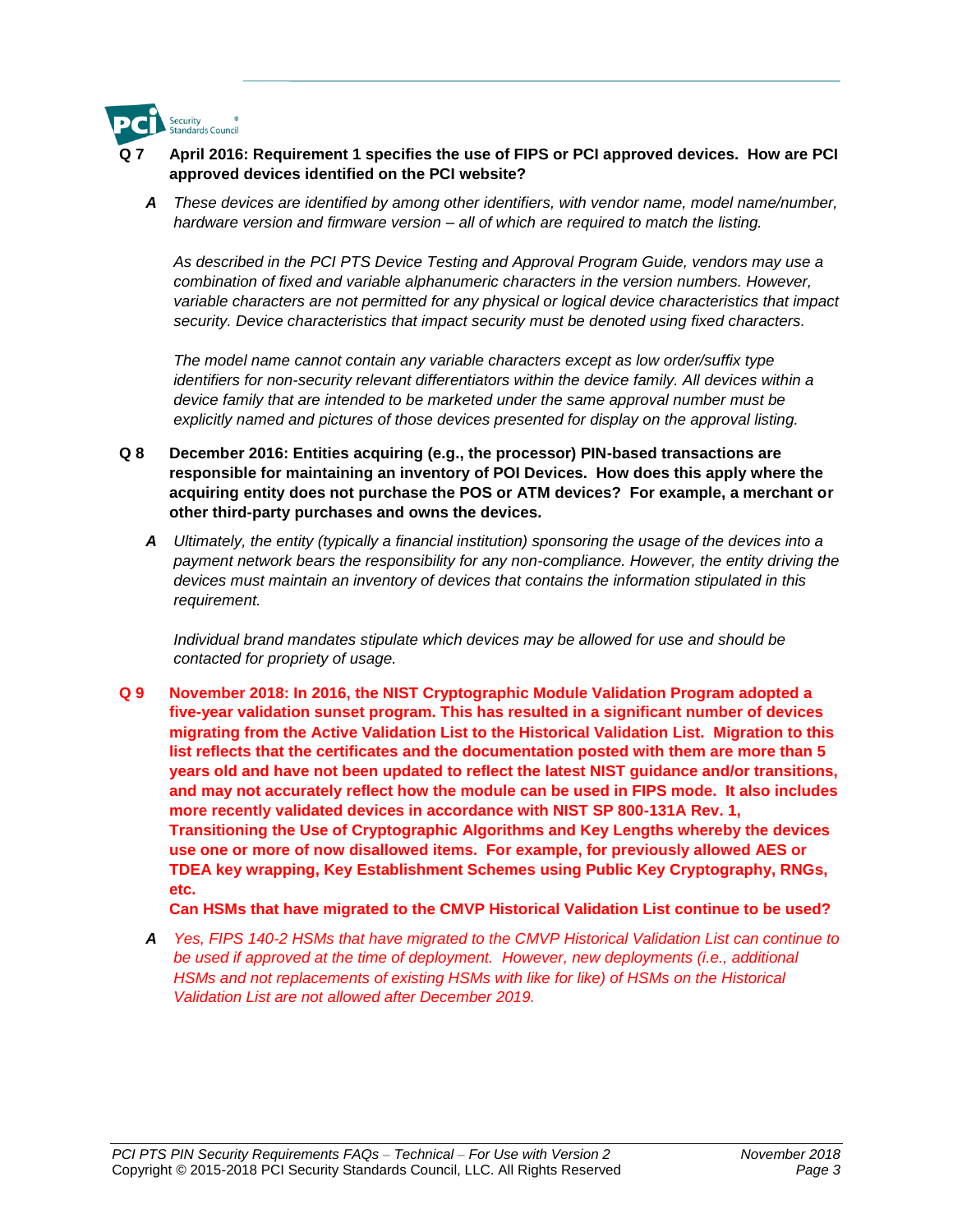

**Q 10 November 2015: Requirement 6-5 states that asymmetric-key pairs must either be:**

- **Generated by the device that will use the key pair; or**
- **If generated externally, the key pair and all related critical security parameters (for example, secret seeds) must be deleted (zeroized) immediately after the transfer to the device that will use the key pair.**
- **Devices used for key generation or key injection are securely stored when not in use.**

#### **Is this meant to be two separate requirements?**

*A The first two bullets are options to each other. The third bullet is intended to be part of the second option. Further to this, additional information regarding management of key injection devices is contained in requirement 13-4.*

- **Q 11 April 2016: Are PCI PTS POI v1 or v2 devices able to use RSA 1024-bit length keys to encrypt for transmittal or conveyance of other cryptographic keys as part of key distribution using asymmetric techniques?**
	- *A If the PCI PTS POI v1 or v2 device is capable of supporting 2048 RSA keys, then they must be used. Where support for 2048-bit RSA keys is not possible, 1024-bit RSA keys are permissible.*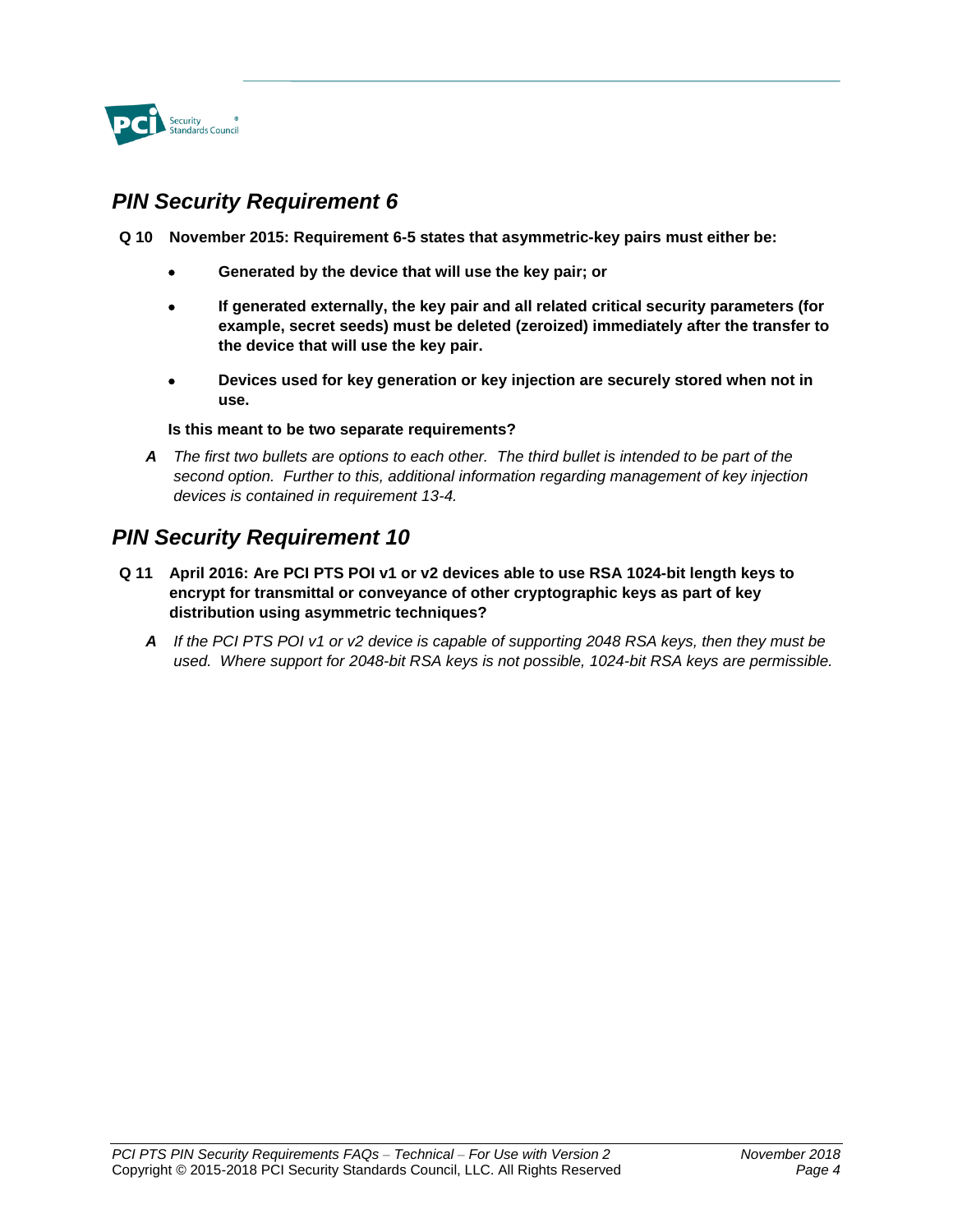

**Q 12 July (update) 2017: Requirement 10-1 states: Entities approved against version 3 or higher of the PCI POI Security Requirements—and thus have a mixed portfolio of devices—may use RSA key sizes less than 2048 and use SHA-1 to help facilitate the migration. However, in all cases, version 3 or higher devices must implement RSA using key sizes of 2048 or higher and SHA-2 within 24 months of the publication of these requirements when used for key distribution using asymmetric techniques in accordance with Annex A.**

#### **Does this require that the entire certificate chain of the implementation meets this requirement effective January 2016 (24 months after publication)?**

*A The minimum key size for an RSA based scheme on that date remains 2048 for v3 or higher POI devices. Other public key technologies require equivalent or greater strength. Additionally, certification authorities used already require the use of 2048 or higher.*

*Implementations using SHA-1 may continue the use of SHA-1 past that date for only the toplevel certificate (the Root Certification Authority), which is the trust anchor for the hierarchy of certificates used. The Root CA may be either vendor or acquirer based.* 

*This deferment is due to the root certificate being self-signed, which protects the integrity of the data within the certificate, but does not guarantee the authenticity of the data. The authenticity of the root certificate is based on the use of secure procedures to distribute them. Specifically, they are directly installed into the PIN pad of the ATM or POS device and not remotely loaded to the device subsequent to manufacture.*

*However, all certificates expire, whether through forced expiration, or risk management considerations. Therefore, plans must exist to migrate the root CA to SHA-2 or higher. All lower level certificates used by the impacted devices must migrate by the effective date.* 

- **Q 13 November 2018: PIN Security Requirement 10 states that RSA keys encrypting keys greater in strength than 80 bits (e.g. triple-length TDEA, AES) shall have a bit strength at least 112 bits (2048 RSA). Does this allow AES keys of any size to be encrypted with 2048 RSA keys?**
	- *A No. The intent of the allowance of using RSA keys that are weaker in strength than the keys they transport is to leverage the cryptographic algorithms and key strengths in existing POI devices to facilitate the migration to 128-bit AES keys. Other public key techniques such as Diffie Hellman or Elliptic Curve must be used to convey AES keys greater in strength than 128 bits.*

- **Q 14 May (update) 2018: Some HSMs use laptop computers with terminal emulation software (e.g., VT-100) for loading clear-text secret or private key components/shares to the HSM due to the lack of availability of dumb terminals or secure cryptographic devices. What controls are required for this usage?** 
	- *A Effective 1 June 2019, only SCDs shall be used in the loading of clear-text secret or private keys or their components outside of a secure key-loading facility. An organization using a computer outside of a secure key loading facility is not in compliance with this requirement. Until 1 June 2019, any organization using a computer for loading cleartext keying material to an HSM must have the following controls, in addition to those stated in Control Objective 4:*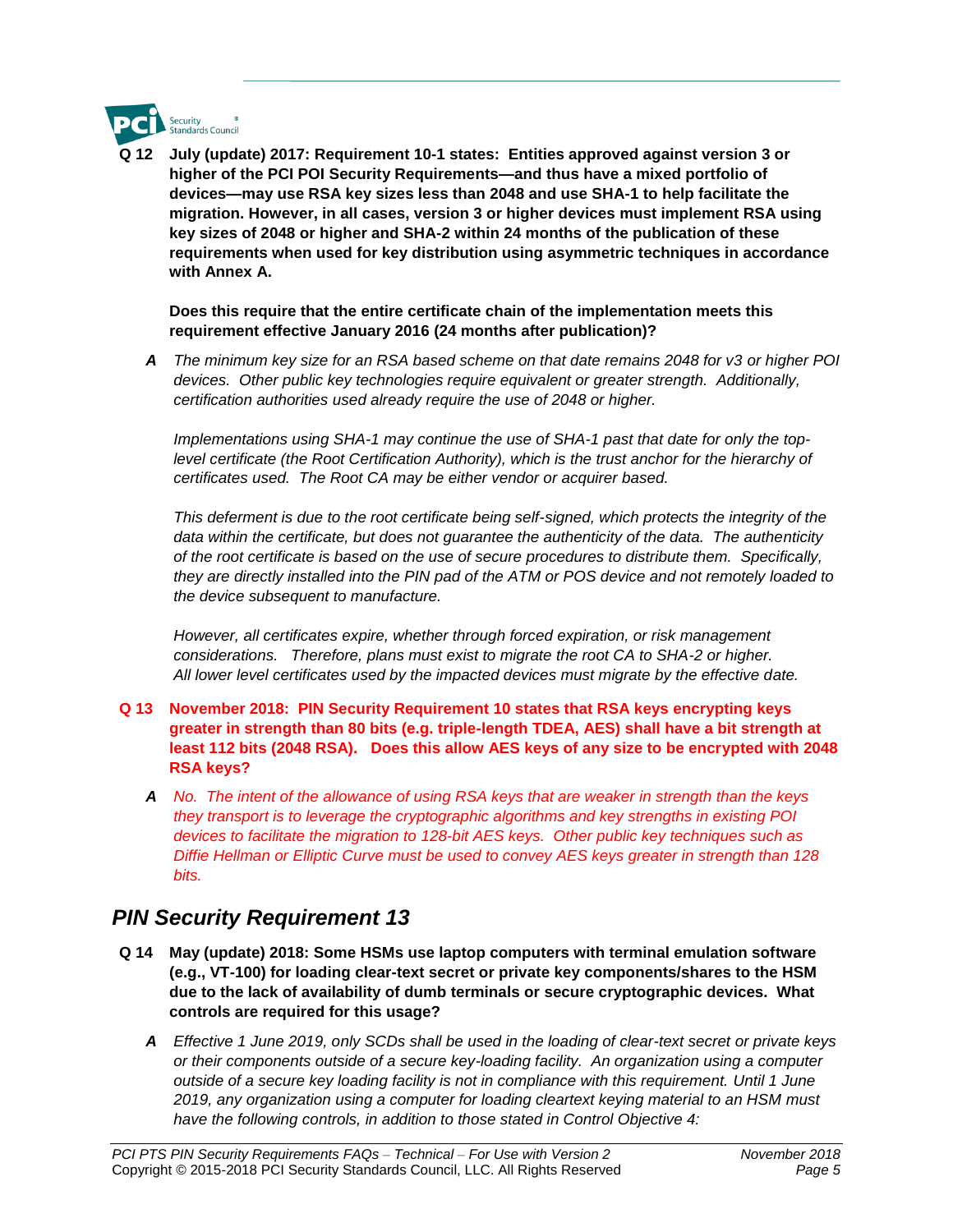

- *The computer is dedicated for the usage and is only operated under dual control*
- *The computer must be used either locally via a dedicated physically connected cable or used in a controlled environment as defined in ISO 13491.*
- *A minimal OS is used, and no applications other than the terminal emulation software is present*
- *The computer is stored in a tamper evident authenticable (TEA) bag and logged when removed or placed back into storage*
- *The computer must be further controlled via storage in either a dual control safe or a dual control compartment within a single control safe*
- *The computer must be booted from a specially customized CD for boot up using a minimal OS image and the terminal emulation application and this CD stored in the same dual access controlled safe/compartment with the computer.*
- *The computer must not possess a hard drive or any other storage mechanism.*
- **Q 15 November 2015: Requirement 13-4 requires that key-loading devices must be under the supervision of a person authorized by management, or stored in a secure container such that no unauthorized person can have access to it. What would meet the requirement for securing the device when not in use?**
	- *A Key loading/generation devices that are required to be securely stored when not in use require the use of a secure container(s) such as a safe or compartment therein, or a secure room. In either case, the equipment can only be physically accessed under dual control.*

- **Q 16 December 2017: Asymmetric key pairs or symmetric keys are commonly used for authentication of applications and for display prompts or to facilitate management (e.g., enable functionality) of HSMs. The private or secret keys associated with these activities frequently reside on smartcards, USB sticks, or other devices which do not qualify as SCDs, but are termed Hardware Management Devices (HMDs). How must these HMDs be managed to compensate for their inherent limitations?**
	- *A These limitations have associated security risks which must be addressed by restricted usage and additional controls. The following controls must be in place:*
		- *The HMD must be maintained in a secure storage location, such as a safe or compartment therein, and accessible only under dual control to the authorized custodians.*
		- *When removed from the secure storage location, the HMD must be in the physical possession of only the designated custodians and only for the minimum practical time necessary to complete the signing process.*
		- *The HMD must be physically safeguarded at all times when removed from secure storage.*
		- *If the HMD is decommissioned for any reason, all keying material within the HMD must be rendered irrecoverable in accordance with requirement 31*
		- *If the HMD is required to generate keys, e.g., its own key pair, it must be capable of meeting requirement 5.*
		- *If the HMD is conveyed between locations, the mechanisms (e.g., PINs) to become operational must not be conveyed using the same communication channel as the HMD. Both the HMD and the operational mechanisms must be conveyed using pre-numbered, tamper-evident, authenticable mailers. The HMD must be inspected for signs of tampering upon receipt.*

*Any other usage where keys or multiple cleartext components or shares sufficient to form a key are stored or transported within a single device, requires that the SCD meets the tamper responsive requirements of PCI HSM Security Requirements or ISO 13491-1.*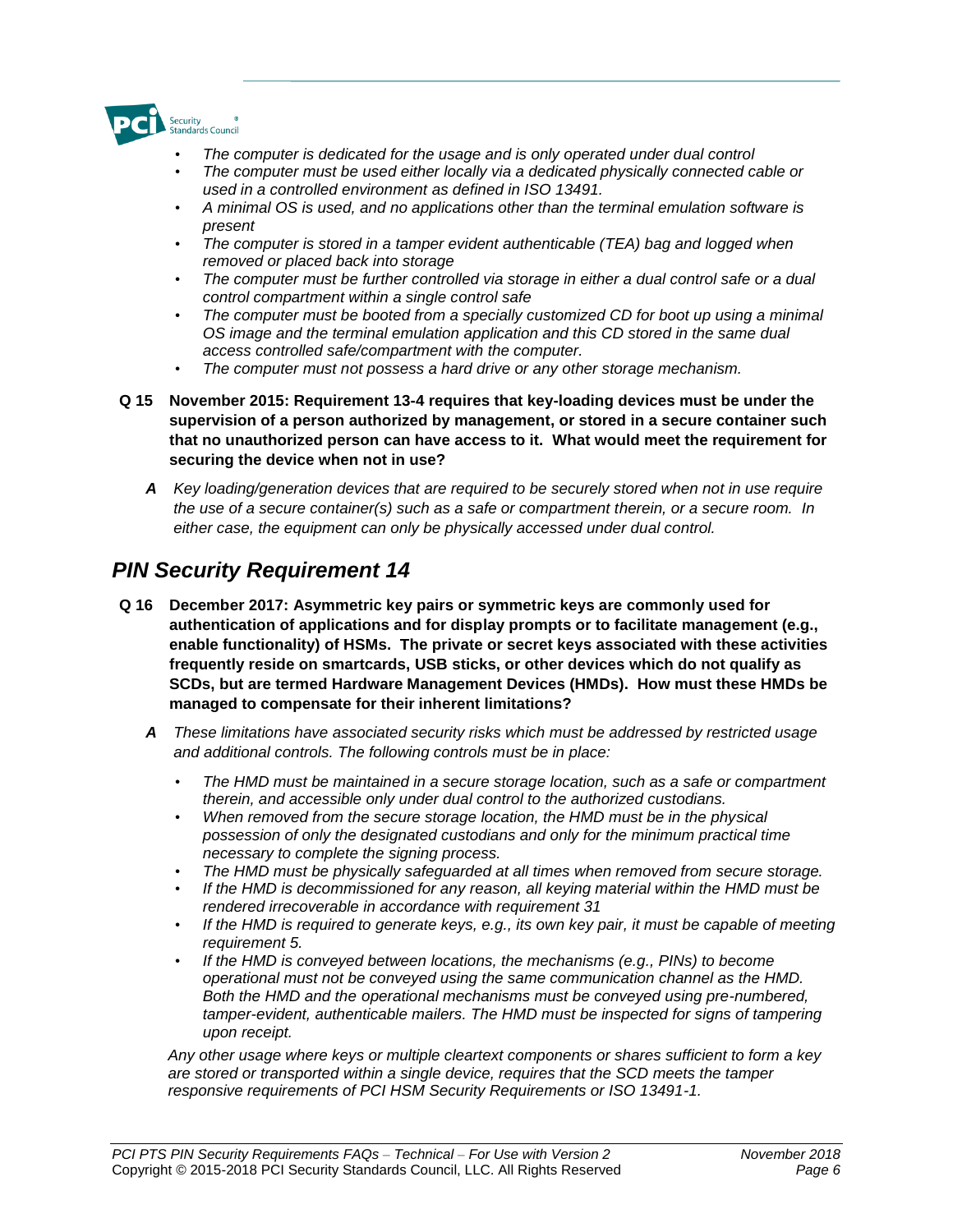

- **Q 17 December (update) 2016: When encrypted symmetric keys are managed in structures called key blocks, does this apply to both when the keys are transported and when stored?**
	- *A Yes, it applies to the secure exchange of keys between two devices that share a symmetric key exchange key and for the storage of keys under a symmetric key. It is applicable to anytime an encrypted key exists outside of a SCD.*

*This applies for both fixed and master/session key scenarios. It does not apply to working keys*  for DUKPT or similar unique key per transaction implementations where these keys are stored *inside a SCD. However, it does apply to related keys such as Base Derivation Keys and initial DUKPT keys.*

- **Q 18 November 2015: Is the implementation of TR-31 the only method for meeting the requirement that encrypted symmetric keys must be managed in structures called key blocks?**
	- *A No. TR-31 or any equivalent method can be used. Any equivalent method must include the cryptographic binding of the key-usage information to the key value using accepted methods. Any binding or unbinding of key-usage information from the key must take place within the secure cryptographic boundary of the device.*
- **Q 19 November 2018: PIN Security Requirement 18 states that encrypted symmetric keys must be managed in structures called key blocks. This applies to both conveyance and storage. Does this only apply to only TDEA keys?**
	- *A No. As stipulated in ANSI X9.24-1: Retail Financial Services Symmetric Key Management Part 1: Using Symmetric Techniques, both AES and TDEA keys are required to be managed in key blocks.*

- **Q 20 December 2016: POI devices must implement unique per device secret and private keys for any function directly or indirectly related to PIN protection. This means not only the PIN-encryption key(s), but also keys that are used to protect other keys, firmwareauthentication keys, payment-application authentication and display-prompt control keys. Does this apply to initial/start-up keys that are only used to download an initial DUKPT key or a unique terminal master key.**
	- *A Yes. The intent of the requirement is that the compromise of a key in one transaction-originating device (e.g., an EPP or POS device) does not impact the security of another similar device. In that regard, any private or secret key present or otherwise used in a transaction originating device must be unique to that device except by chance.*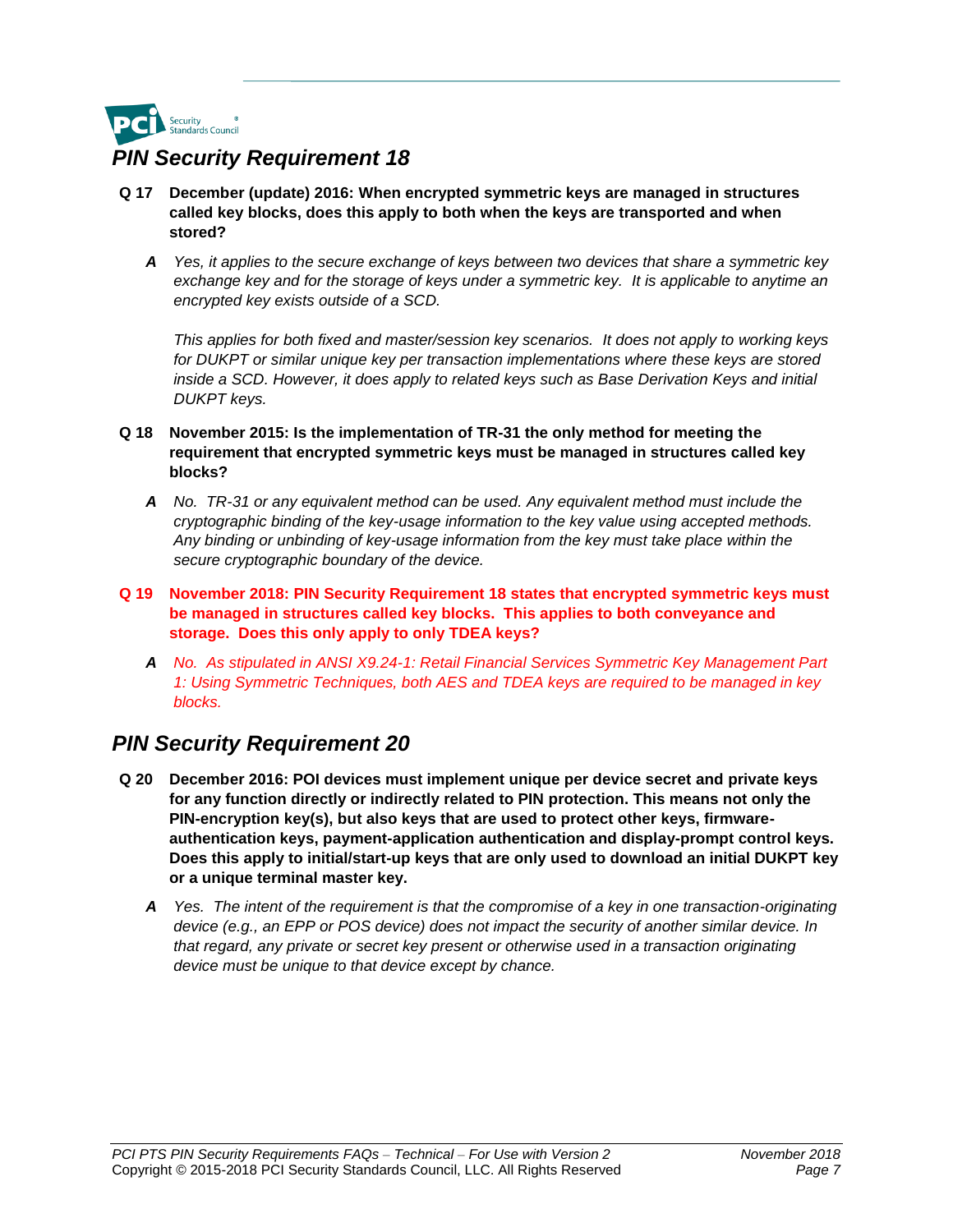

- **Q 21 November 2018: Entities processing or injecting DUKPT or other key-derivation methodologies must incorporate a segmentation strategy in their environments based upon one or more of the following techniques:** 
	- **Different BDKs for each financial institution**
	- **Different BDKs by injection vendor (e.g., ESO), terminal manufacturer, or terminal model**
	- **Different BDKs by geographic region, market segment, processing platform, or sales unit**

**How is this applied to a merchant host or a processor with a single sponsoring financial institution?**

- *A An entity may use the same BDK for its entire population of POI devices if there is only a single:*
	- *Financial Institution (Sponsor), and*
	- *Injection Vendor, and they are*
	- *Within the same geographic region (e.g., within the US).*

#### *PIN Security Requirement 21*

- **Q 22 June 2015: Can key components of different keys belonging to the same key custodian be stored in the same sealed opaque, pre-numbered tamper-evident, authenticable packaging or must each component be in its own package?**
	- *A Each key component must be in its own package. While they may be conveyed in a single TEA package, they must be uniquely identifiable packaging, e.g. individually within PIN Mailers.*

- **Q 23 March 2015: Requirement 23 stipulates that an MFK used by host processing systems for encipherment of keys for local storage—and variants of the MFK—must not be used external to the (logical) configuration that houses the MFK itself. A transaction processing organization uses the same MFK on both their transaction processing system and a stand-alone system used for key generation. The MFK is used as a KEK to transport keys from the key generation system to the transaction processing system. Is this allowed if these two systems are managed and controlled under a single operational and security policy?**
	- *A No. A Master File Key is intended to encrypt other keys for local storage. It is not intended for key transport. The key generation system must have its own MFK and a separate KEK must be used for key transport between the key generation system and the transaction processing system.*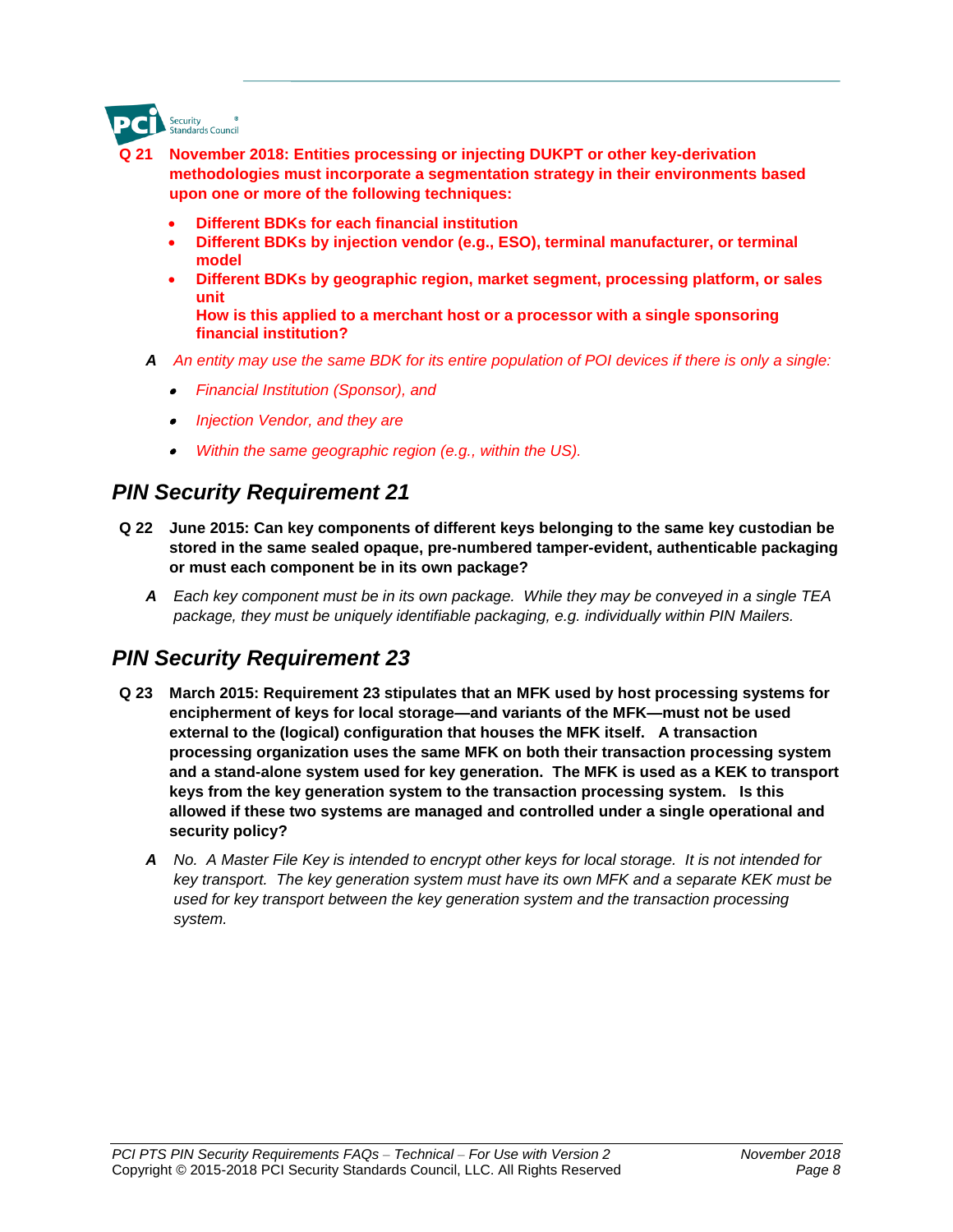

#### **Q 24 June 2015: An entity is using the same MFK for both issuing and acquiring – does that violate any of the requirements?**

- *A The following scenarios apply:*
	- *The issuing and acquiring platform(s) are part of the same logical configuration and the HSMs are either physically or logically (same partition) the same. This is allowed as long as the HSM(s) used do not support functions prohibited in requirement 29.*
	- *The issuing and acquiring platform(s) are part of the same logical configuration and the HSMs are either physically or logically separate. This is allowed as long as the HSM(s) used for acquiring do not support functions prohibited in requirement 29.*
	- *The issuing and acquiring platform(s) are not part of the same logical configuration. In this scenario the MFKs must be different for issuing vs. acquiring.*

### *PIN Security Requirement 29*

- **Q 25 November 2015: PIN requirement 29 states that HSMs used for acquiring functions shall not be configured to output clear-text PINs. How is this to be achieved?**
	- *A All commands and configuration options associated with the outputting of clear PINs must be disabled or removed from HSMs used for acquiring. HSMs temporarily used for PIN issuance may be reconfigured but must use a separate key hierarchy e.g., a different master file key.*
- **Q 26 November 2015: Requirement 29-2 stipulates the implementation of a documented chain of custody to ensure that all devices are controlled from receipt through to placement into service. It further states that the chain of custody must include records to identify responsible personnel for each interaction with the devices. What would constitute an effective and compliant chain of custody?**
	- *A An effective and compliant chain of custody includes procedures, as stated in requirement 29-1, that ensures that access to all POI devices and other SCDs is documented, defined, logged, and controlled such that unauthorized individuals cannot access, modify, or substitute any device without detection.*

#### **Q 27 November 2015: When do POI devices require direct oversight to prevent unauthorized access up to the point of deployment?**

*A If a POI device is held in a secure location where access is restricted to individuals authorized for device access, e.g., a secure room or cabinet, it does not require direct oversight. If the POI device is in an unsecure area, without access restricted to individuals authorized for device access, it requires direct oversight, i.e., the devices must be under direct line of sight at all times of a person authorized for device access.*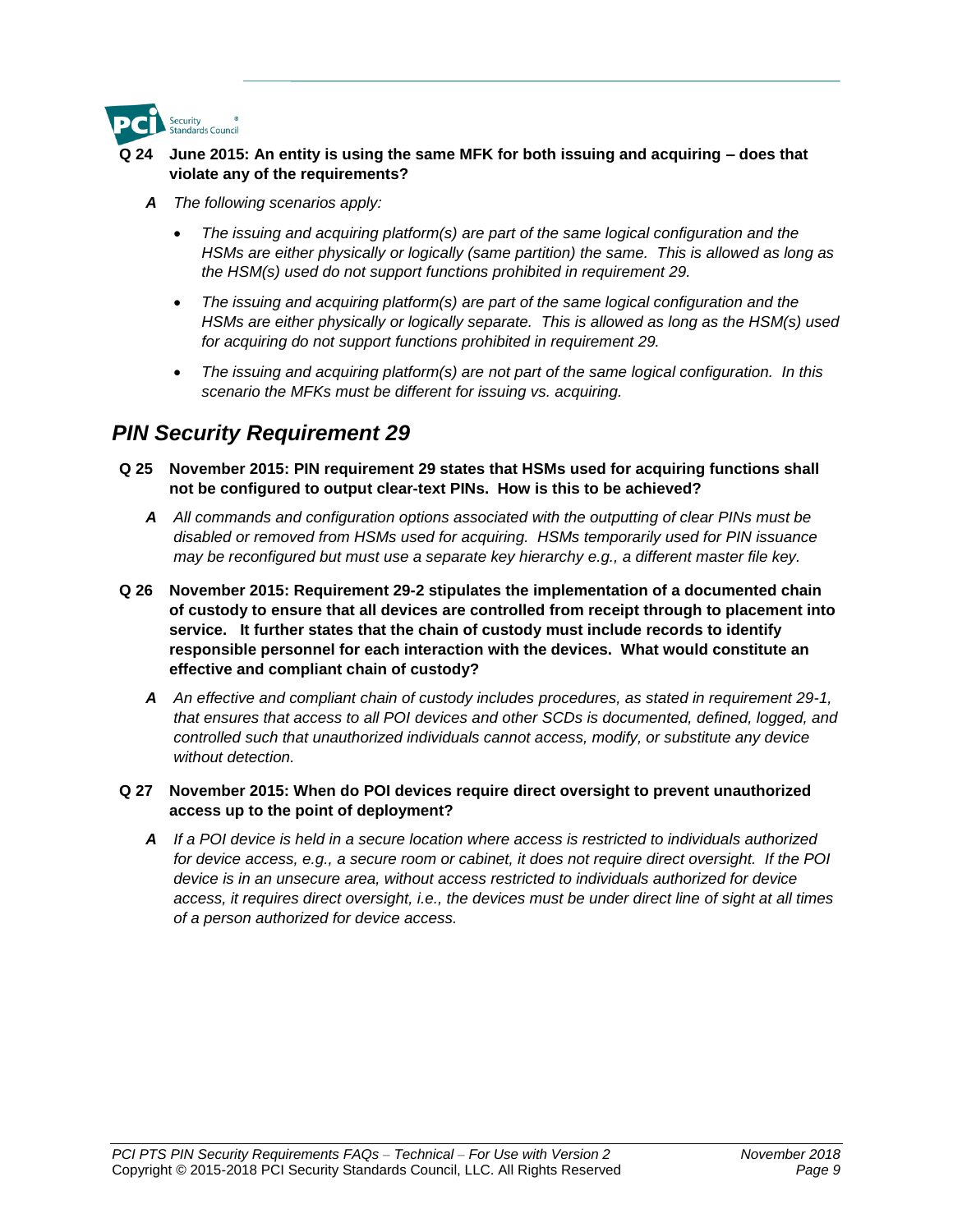

- **Q 28 September 2016: Requirement 31 states that SCDs removed from service, even if only temporarily for repair, must render all keying material irrecoverable. Are there any exceptions to this?** 
	- *A Yes, PIN pads and integrated circuit card readers used in unattended devices that have antiremoval mechanisms to protect against unauthorized removal and/or unauthorized re-installation may not require zeroization of keys if the nature of the repair is such that it can be performed while all tamper response mechanisms other than the device anti-removal protection mechanisms are active. These mechanisms must be validated as part of the device's PCI POI approval and must be appropriately implemented in accordance with applicable POI requirements, including technical FAQs.*

*Protection against removal may be implemented as detection of removal and procedures for authorized installation or re-installation. The procedures must:*

- *Use dual-control techniques;*
- *Provide accountability and traceability including logging of user IDs, date and time stamp, and actions performed;*
- *Prevent replay of authorization data; and*
- *Cause the device to not process PIN data until authorized to do so.*

### *Normative Annex A – Symmetric Key Distribution Using Asymmetric Techniques*

- **Q 29 November 2015: Does the loading of secret or private keys to POI devices encrypted using asymmetric keys require compliance with Annex A?**
	- *A Whenever the key loading is not performed remotely, and authentication is provided by another method—such as properly implemented dual control and key-loading device(s)—even if these systems involve the use of certificates, then Annex A does not apply. Remotely means whenever the key loading device and the POI device are not co-located and connected via a direct mechanism, such as a cable.*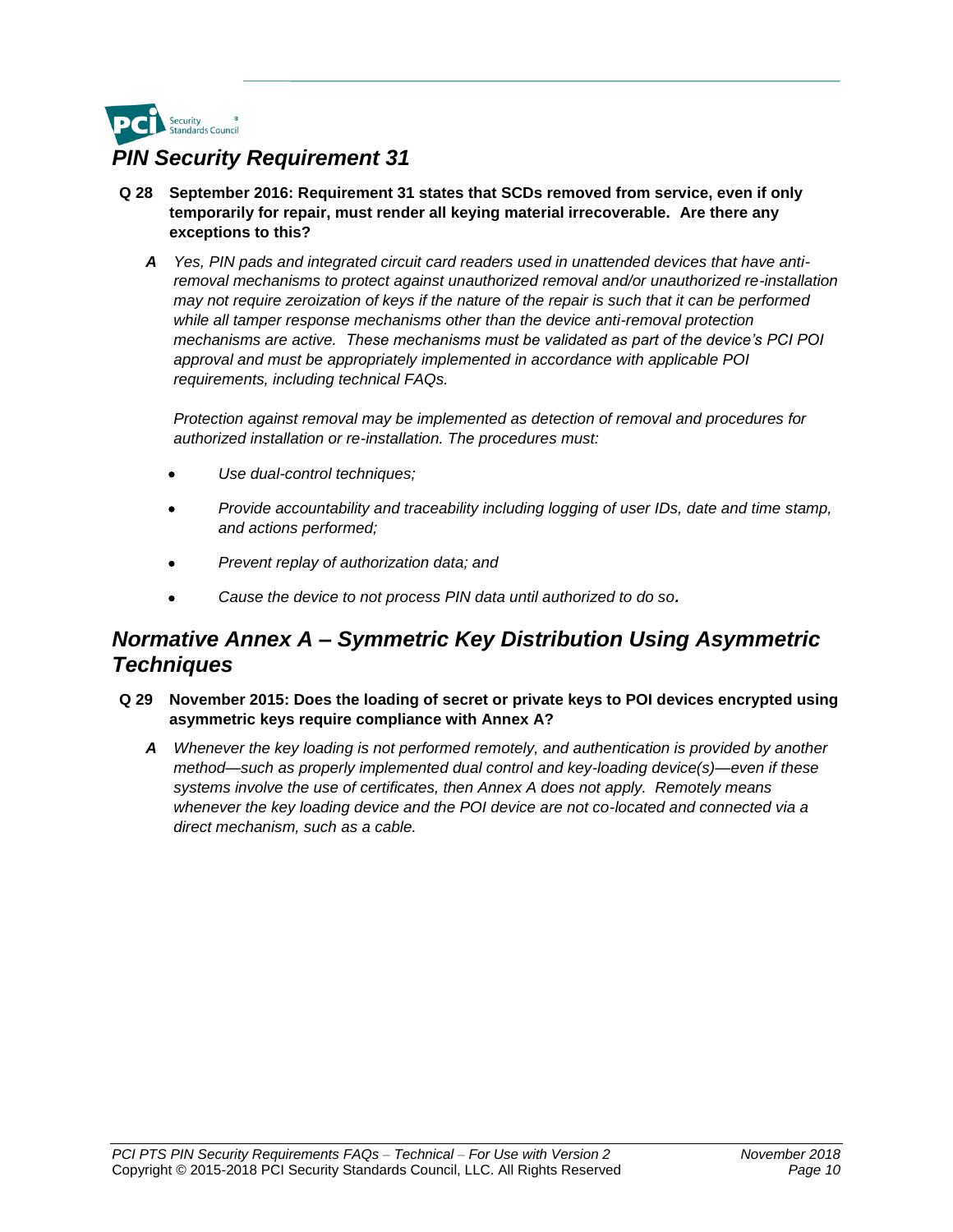

- **Q 30 November 2018: Two sets of RSA keys pairs, generated respectively by the POI device and the Key Distribution Host (KDH), are used for transport of an initial key to the POI device. Hashes of each public key are sent by a separate channel for loading to the other device (POI hash to KDH and vice versa) such that self-signed certificates are not used as the sole method of authentication. A certification authority is not used. Does this require validation under Annex A?**
- *A No, this methodology does not qualify as remote key distribution using asymmetric techniques as described in Annex A. This type of implementation must be otherwise assessed.*

*ANSI TR-34 illustrates a remote key methodology that would be compliant whereby both the Key Distribution Host, and the POI device have appropriate credentials in the form of certificates, and also must have a common relationship with a Certificate Authority (CA) as a trust anchor. Accordingly, in a methodology compliant to Annex A, the POI device must contain, at a minimum, its own public/private keypair, an X.509 certificate issued by the CA for the public key, and a certificate from the CA which can be used to verify certificates received from a KDH.* 

*Further to this, in a valid remote key methodology, the KDH must generate a public/private keypair that will be used for signing messages sent to the POI. The public key must be contained in an X.509 certificate issued by the same CA which has issued the certificates for the POI devices. The KDH and the POI can use the credentials to form an automated, cryptographic relationship to transport a symmetric key from the KDH to the POI.*

- **Q 31 November 2018: Key-establishment and distribution procedures must be designed such that within an implementation design, there shall be no means available for "man-in-themiddle" attacks. What are acceptable methods for remote key distribution using asymmetric techniques methodologies to protect against man-in-the-middle attacks and the hijacking of PIN-acceptance devices?**
	- *A There are several techniques available, four of which are:*
		- For devices under a PKI hierarchy that facilitates more than one acquirer (e.g., a hierarchy *under a PIN-acceptance device vendor's root), an acceptable technique is to force the PINacceptance device to bind to a specific transaction-processing host's certificate(s), and not accept commands digitally signed by any other hosts. This is frequently done at initialization of a new PIN-acceptance device, and subject to unbinding techniques as noted in another FAQ. Note: A third party may operate the KDH(s) on behalf of a specific processor. Once bound, POIs are permitted to accept commands from multiple KDHs, provided that each KDH has a certificate aligned to the same transaction-processing host*.
		- **The acquirer KDH public key can be loaded only once and requires a factory return** *(preceded by a zeroization of acquirer keys function) to put the device back to ready state.*
		- An acquirer specific PKI hierarchy can be implemented. For this scenario, because of the *rigor of criteria for operating a Certification Authority as stated in Annex A, it is best to have the PIN-acceptance device vendor operate the hierarchy, or else use a company that provides professional Certification Authority services.*
		- *Certificate Revocation Lists can be distributed to the device to identify compromised key distribution hosts. This requires that device vendors maintain and distribute the CRLs for KDH keys that are part of their remote key distribution PKI. It further requires that the CRLs*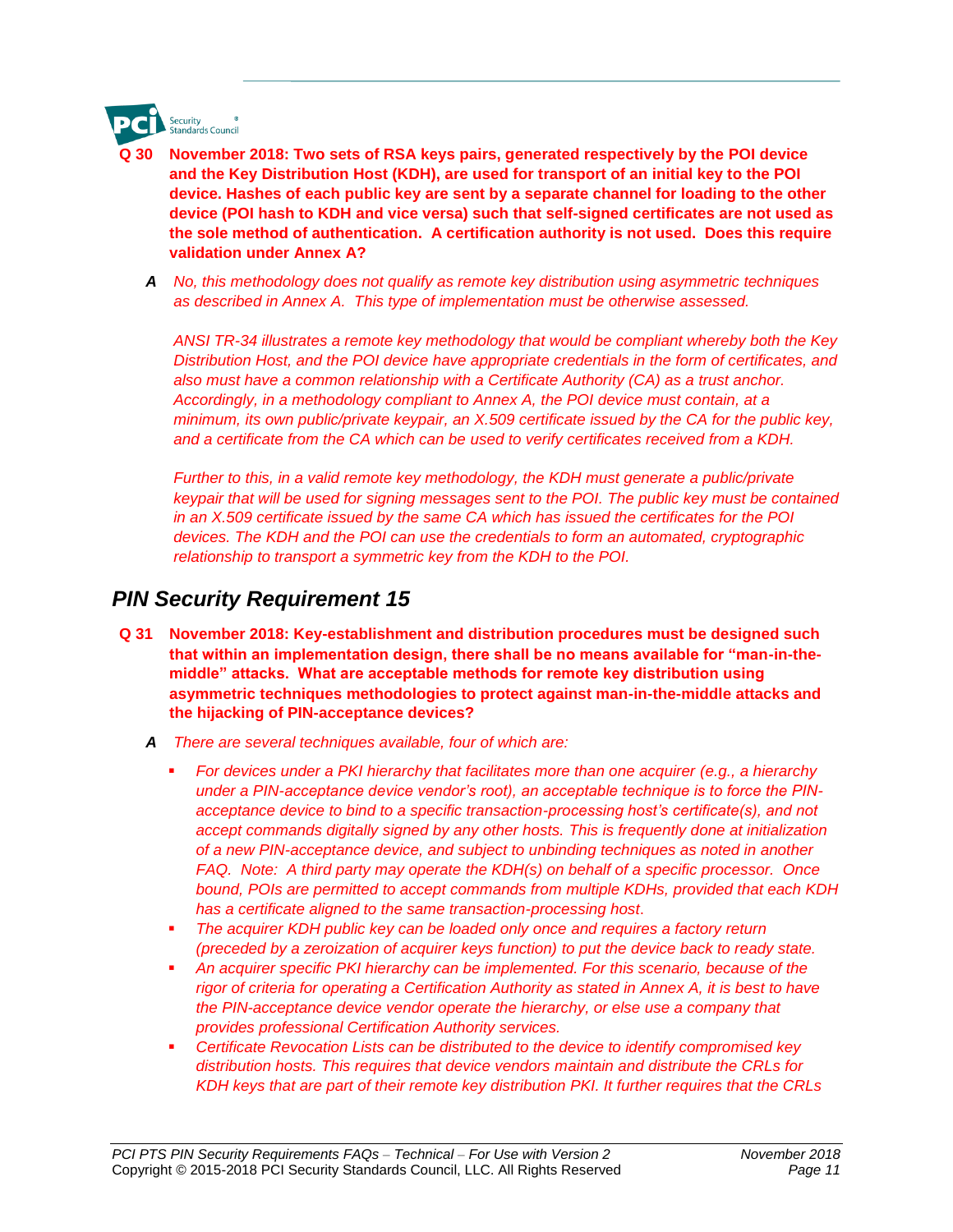

have a lifetime not to exceed one week to minimize the exposure window. Furthermore, it *requires that the device cease processing if it does not possess a valid unexpired CRL.*

- **Q 32 November 2018: ANSI TR-34 describes two protocols for implementing the distribution of symmetric keys using asymmetric techniques. The two techniques are described as the Two Pass method and the One Pass method and should be used as follows:** 
	- **The Two Pass method is appropriate for where the POI and KDH can communicate in real time. It uses random nonces for the prevention of replay attacks.**
	- **The One Pass method is appropriate for environments where the POI and KDH will not be able to communicate in real-time i.e. the POI cannot initiate the sequence of cryptographic protocol messages. In these environments, the KDH will generate the cryptographic message that can be transported to the POI over untrusted channels in non-real time. It includes the use of time-stamps in lieu of random nonces to prevent replay attacks.**

**The malicious keying of a POI device by a second KDH under the same PKI is possible where the POI has already exchanged credentials with a first KDH. In order to prevent this attack, binding (or an equivalent method as noted in the immediately preceding FAQ) is necessary for all POI devices and is a pre-requisite for both the Two Pass and One Pass key exchange protocols.** 

**If TR-34 is supported, are POI devices required to support both methods?** 

*A No, a device may support only one. Whether the device supports only one or both, the vendor must describe in the device's security policy that is posted to the PCI website the environments and circumstances under which it is appropriate to implement the supported method(s).*

### *Normative Annex A-2 – Certification and Registration Authority Operations*

- **Q 33 June 2015: CAs may use several methods to validate the identity of certificate requestors and recipients before issuance of digital certificates. One of those methods is to use confirmation by telephone, confirmatory postal mail, and/or a comparable procedure. Does email constitute a comparable procedure?**
	- *A Yes, email may be used in lieu of confirmation by telephone or confirmatory postal mail wherever those are specified as options.*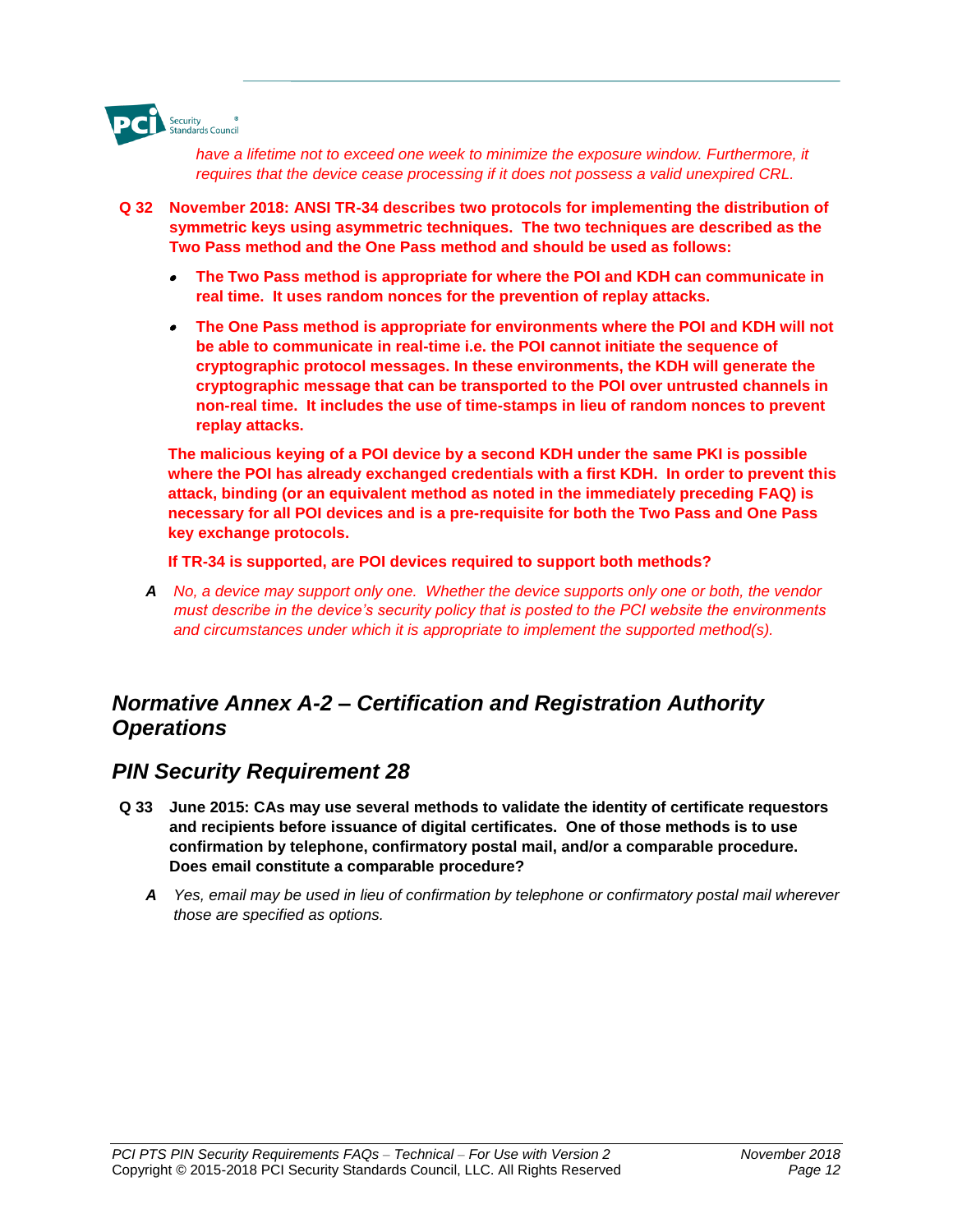

- **Q 34 November 2015: Requirement 32 of Annex A states that a physically secure, dedicated room must be used to house the CA and RA database and application servers and cryptographic devices and that this room not be used for any other business activities but certificate operations. This applies whenever a Public Key Infrastructure (PKI) is implemented to support remote key distribution using asymmetric techniques for use in connection with PIN encryption to transaction originating devices (POIs). Can this room ever be used for key injection to POI devices, e.g. injection of private or secret keys to the device?**
	- *A If the intent is to use asymmetric keys to transport initial POI acquirer keys, such as initial DUKPT or Terminal Master Keys remotely using asymmetric techniques, then no. If private and/or secret keys are loaded in the CA room, and the intent is not to use asymmetric techniques for remote key loading, then this is not considered a CA operation as defined in Annex A, and thus Annex A does not apply.*

*For example, if 1 occurs with the intent to deploy the initial DUKPT keys encrypted with the POI device's public key after the POI device is deployed, then that would be considered remote key distribution as defined in Annex A and the injection could not be performed within the CA room. However, if both 1 and 2 are performed in the CA room, this is not considered remote key distribution as defined in Annex A and thus Annex A does not apply.*

- *1. Injection of the POI device's asymmetric key pair*
- *2. Delivery of the initial DUKPT keys under the POI device's public key.*

#### **Q 35 July (update) 2017: What is the minimum criteria for construct of Certification Authority room walls for offline CAs?**

*A Offline CAs (those used to issue certificates to other CAs and/or KDHs) are typically stored in a*  large safe when not in use. Thus, construction of CA walls using two layers of 5/8 inch sheet rock attached to metal studs is the minimum requirement for CA room walls. This does not *preclude the need for CCTV and alarmed access with motion sensors.* 

*If the CA room has a wall adjoining another company in a shared facility, the common wall must be reinforced and constructed of metal studded fire rated sheet rock (drywall) with expanded metal (security) mesh. The mesh must be constructed of steel or a stronger material and meet the ASTM F1267-12 or EMMA 557-12 standard. The construction must include vibration detectors to detect any attempts to cut through. The expanded metal (security) mesh shall meet the following minimum requirements:*

- *• 16-gauge metal studs are used with 12inch (305mm) on center*
- *• 0.75inch #9 steel mesh or 3/4inch #9 or 19mm #9*
- *• Thickness 0.120 inches (3mm) 0.01-inch tolerance (0.5mm)*
- *• Expanded metal mesh is anchored to the stud with vendor supplied mesh anchors every 12 inches (305mm) and installed per the manufacturer's requirements.*

*The installation must be double lined drywall, with expanded metal mesh on the attack side from true floor to true ceiling.*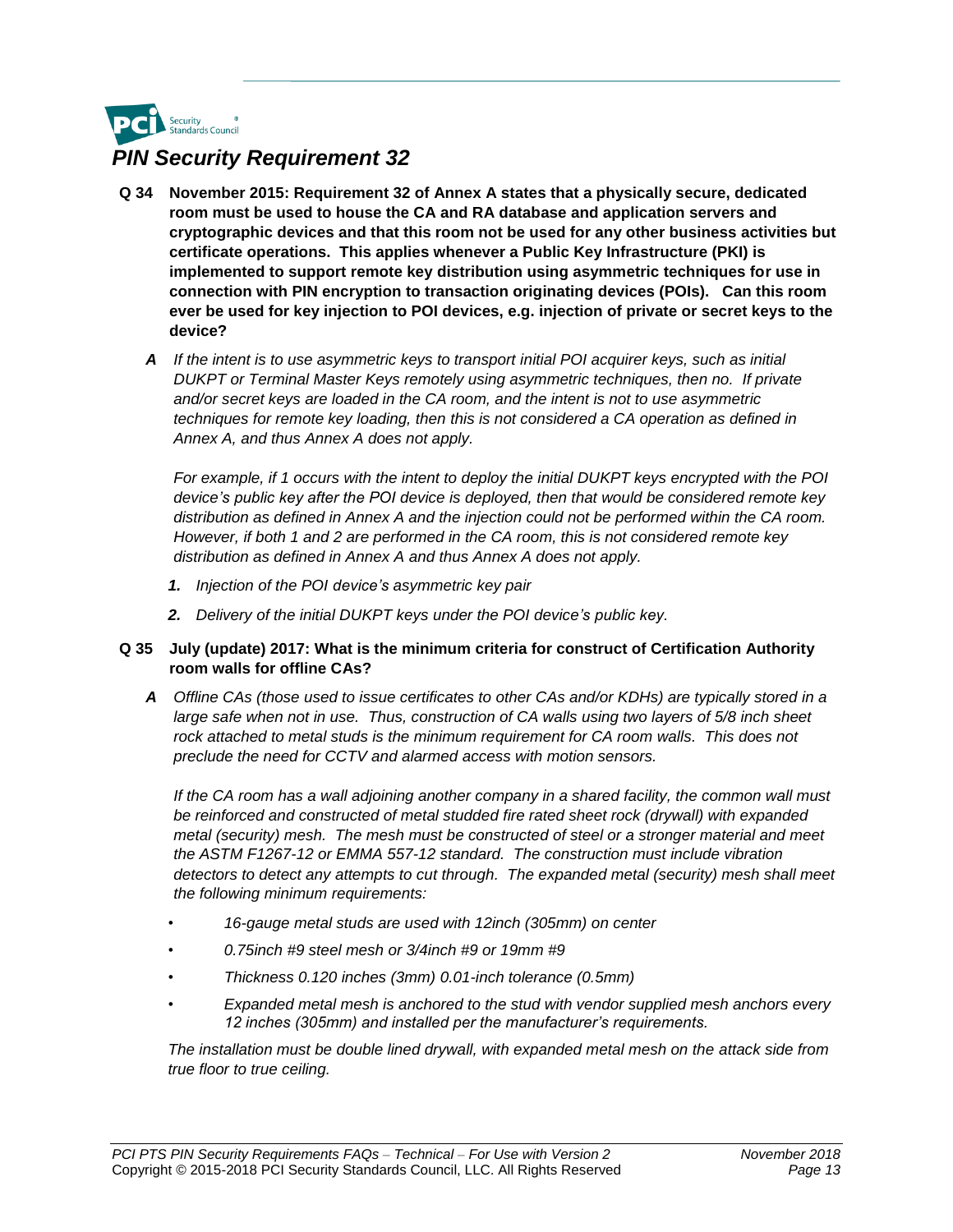

#### **Q 36 July 2017: If a caged environment is used to meet requirement 32 for a CA room, what is the minimum criteria for the fencing materials used?**

- *A The fencing shall consist of the following minimums:* 
	- *• Chain link, welded or expanded steel metal fencing.*
	- *• Minimum of 11-gauge wire used in the fencing.*
	- *• Have a gap no more than 2'' x 2" (50mm x 50mm).*
	- *• The fencing shall mount to steel fence posts, rails, or metal studs.*
	- *• Fencing will attach to the post and rails with a minimum 11-gauge tension band or fence brace and bolted together, or metal fencing will attach with vendor provided mounting bolts. Tie wires shall not be used at any time.*
	- *• Fencing will go from floor to true ceiling or fenced ceiling.*
	- *• The exterior side of the fencing must be kept clear to prevent the hiding of tamper evidence – e.g., boxes, whiteboards, or other covering materials must not be present. This does not alleviate the need to use blinds or similar materials during key injection activities to prevent observation from outside the secure area, however, this must be on the interior side of the fencing.*

### *Normative Annex B – Key-Injection Facilities*

#### **Q 37 June 2015: Does Annex B - Key Injection Facilities apply to both acquirer and manufacturer keys?**

*A The intent of Annex B is to apply to acquirer keys e.g., PIN keys, TMKs, etc. Manufacturer keys are separately addressed as part of the PTS POI Security Requirements and the PTS HSM Security Requirements.*

*Acquirer keys includes those used by POI devices, HSMs, and those shared with other internal network nodes or with other organizations that are used for the conveyance of PIN data and associated messages. This also must include keys such as any asymmetric key pairs used for remote key-establishment and distribution as delineated in Annex A, and other keys used in the message flow such as MAC and keys associated with account data encryption. It includes acquirer-controlled private or secret keys used to sign payment applications that handle PIN data, display prompt control data, etc.*

#### **Q 38 December 2015: If a KIF uses a Base Derivation Key to derive initial DUKPT keys used for DUKPT in POI devices, is that considered key generation?**

- *A Yes. As defined in ISO 11568, symmetric keys and their components are generated by one of the following:*
	- *Non-repeatable key generation using*
		- *1. a random process, or*
		- *2. a pseudo-random process.*
	- *Repeatable key generation using*
		- *1. key transformation, or*
		- *2. key derivation.*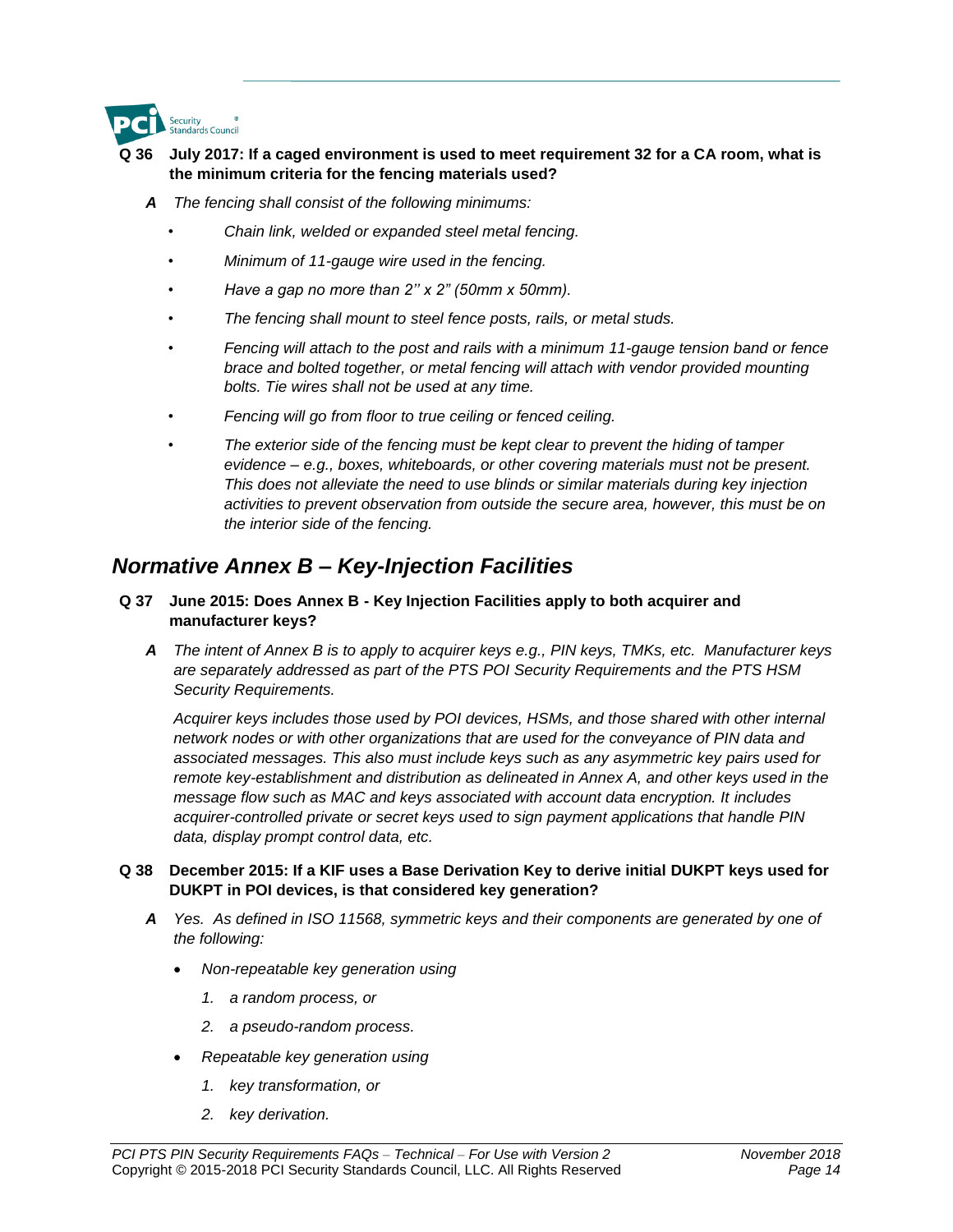

*Initial DUKPT keys are generated by a key derivation process, and are therefore considered key generation.* 

#### **Q 39 July (update) 2017: Are there scenarios where a single key injection operator can perform key loading?**

- *A For injection in a secure KIF room, a single key injection operator may perform key injections under the following circumstances:*
	- • *Two authorized key injection operators log in and initialize the key loading device (KLD) so that it is ready to inject keys, i.e., load the Base Derivation Key.*
	- • *The initial DUKPT or TMK keys are encrypted from the KLD to the POI devices with a key of equal or greater strength.*
	- • *The KLD is secured in a dual locked cage, rack or cabinet that prevents a single key injection operator from performing any function other than injecting initial DUKPT into POI devices.*

*For injection outside a secure room using a secure mobile cart to inject encryption keys on a manufacturing line or a repair line:*

- *The KLD is in a secure mobile cart that uses dual locks that support dual control over access*  to the KLD inside the cart. When the mobile cart is not being used for injection it is stored in *a secure room with access and CCTV controls similar to a secure KIF room.*
- *Two authorized custodians are required to unlock the door to the secure mobile cart. Then all controls are the same as for the secure KIF room.*
- *Two authorized key injection operators log in and initialize the key loading device so that it is ready to inject keys.*
- *The initial DUKPT or TMK keys are encrypted from the KLD to the POI devices with a key of equal or greater strength.*
- *The KLD is secured in a dual locked mobile cage that prevents a single key injection operator from performing any function other than injecting initial keys into POI devices.*

#### *PIN Security Requirement 1*

#### **Q 40 December 2015: Can an ESO perform key injections using either non-compliant keys and/or non-complaint SCDs and still be considered compliant?**

*A ESOs that inject non-compliant keys into SCDs, or inject keys into non-compliant SCDs can still be considered compliant if the devices in this instance are not intended to acquire transactions of PCI payment brands or affiliates who require compliance to the PCI PIN Security Requirements. Such operations should be considered out of scope of the PCI PIN requirements. To ensure compliance; proof of confirmation from the non-compliant SCD/key owners, that the devices are intended for non-applicable transactions, must be retained for auditing purposes.*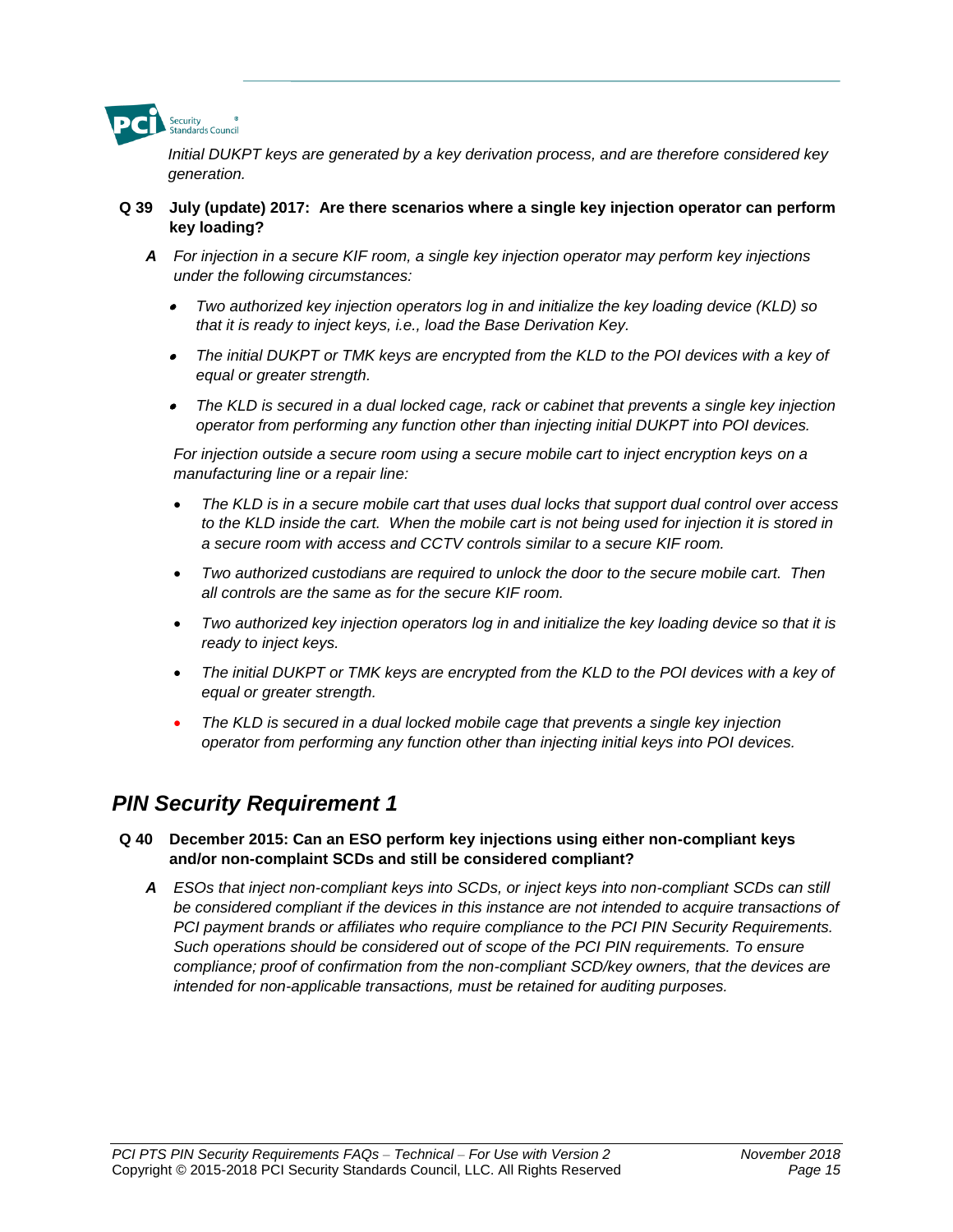

- **Q 41 November 2015: Requirement 1-5 details the need for documentation detailing the distributed KIF architecture and key-management flows. Does this only apply to KIF platforms that have a distributed KIF architecture or does it apply to all KIF platforms regardless of architecture.**
	- *A All KIF platforms are required to meet the requirements detailed in 1-5. Specifically, the KIF Platform provider must:*
		- *Maintain current documentation that describes or illustrates the architecture of the KIF, including all KIF functionality.*
		- *Maintain documentation detailing the flow of keys from the key generation, through the*  functionality to the destination device. The documentation should indicate how personnel *interaction and inventory management is integrated into the flow.*

- **Q 42 July (update) 2017: PIN Entry Devices (PEDs), PCI approved or otherwise, may have their firmware modified to support usage for key injection. Are these devices considered Secure Cryptographic Devices (SCDs) for PCI purposes?**
	- *A Modified PEDs, even if previously PCI approved, are not considered SCDs unless validated and approved to the KLD approval class. As such, they are only approved for key injection when performed in conformance with requirement 13 of Annex B. In addition, they are not allowed to retain any clear text secret or private keys or components subsequent to key injection. Furthermore, modified PEDs are not allowed for conveyance of clear text secret or private keys or components.*

- **Q 43 December 2016: Symmetric keys must be managed in structures called key blocks when stored or transported. Does this apply to symmetric keys that are injected directly from a key loading device (KLD) to a POI or HSM device?**
	- *A No, the requirement only applies to encrypted symmetric keys that are stored at a transaction host or in a POI device, or are transported over a network connection. It is not intended to apply to keys, encrypted or cleartext, when injected by being directly cabled to a KLD.*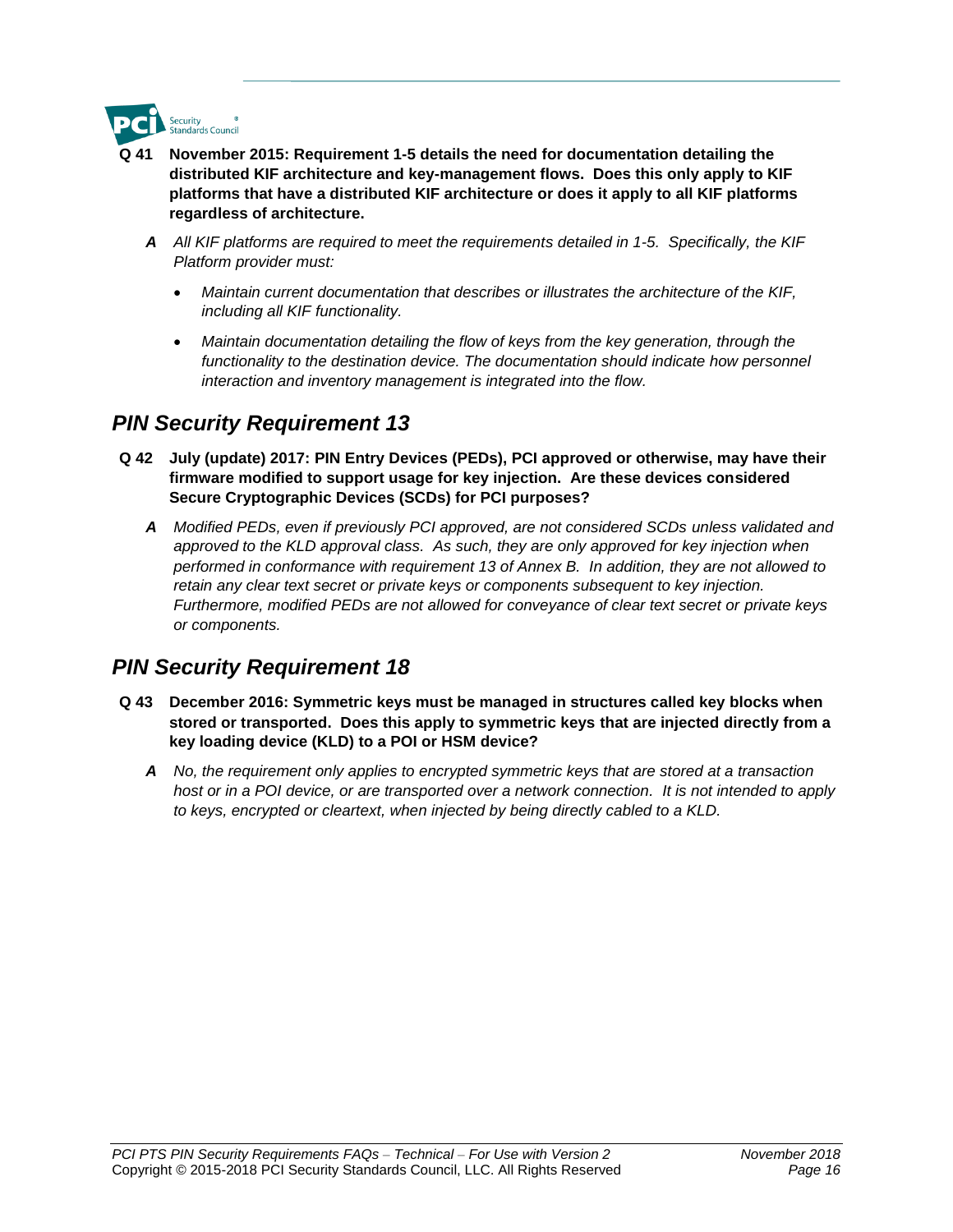

- **Q 44 December 2015: The introductory text to Requirement 29 in Annex B states that secure areas must be established for the inventory of PEDs that have not had keys injected. However, these requirements are not detailed in the 'numbered' requirements or have associated testing procedures. How should these be assessed during an assessment?**
	- *A As noted in the text, this area must have extended walls from the real floor to the real ceiling using sheetrock, wire mesh, or equivalent. The equivalence can be steel cages extending floor*  to real ceiling. The cages can have a steel cage top in lieu of the sides extending to the real *ceiling. The cages must have locks (with logs) or badge control with logging for entry. An example of an acceptable area would be the secure room used for key injection.*

*Test procedures include performing a physical inspection of the storage area to confirm walls go to the true ceiling and floor or an equivalence is achieved, and examination of how access is controlled to ensure that only authorized people have access e.g. who has the physical keys, who keeps copies of the keys, or checking the access control system to see who has badge access. Access logs must be inspected to determine who has entered and whether these times tally with times for receipt of devices or removing devices for key loading.*

- **Q 45 November 2018: Only encrypted key loading is allowed for POI v3 or higher devices after 2020 for entities engaged in key injection on behalf of others. Does this apply to manufacturer's keys?**
	- *A The PIN requirements are applicable to the keys used in the acquisition and protection of PIN data, and the keys associated with protection of those keys. This includes the following:*
		- *Device-specific private keys for use in connection with remote key loading using asymmetric techniques*
		- *Secret and private keys used for the protection of PIN data when conveyed between nonintegrated components of a POI device—e.g., an SCR and a PIN pad.*
- **Q 46 July (update) 2017: When does the injection of clear text secret or private keys or their components to POI devices require the use of a secure room in accordance with requirement 32-10 of Annex B?**
	- *A A secure room must be used any time clear keys/components appear in unprotected memory outside the tamper protected boundary of an SCD during the process of loading/injecting keys into a SCD.*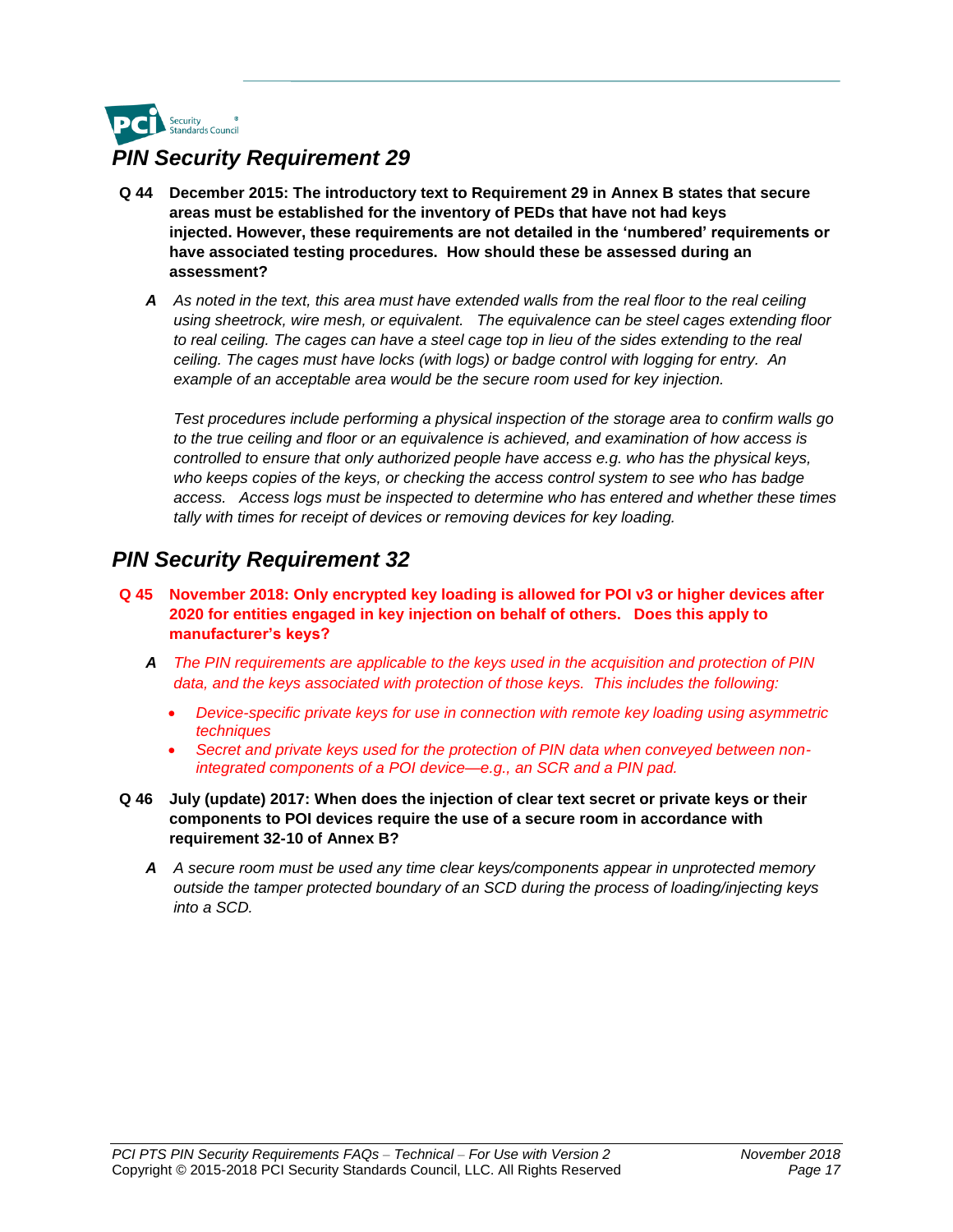

- **Q 47 July (update) 2016: Requirement 32 stipulates that a secure area (room) is used for key injection where any secret or private keys or their components appear in unprotected memory during the process of loading/injecting keys into an SCD. The secure area must have walls made of solid materials, and additionally if the solid walls do not extend from the real floor to the real ceiling, the secure area must have extended walls from the real floor to the real ceiling using sheetrock or wire mesh. Can the secure room enclosure be made up of all metal wire mesh e.g., a cage?**
	- *A No, use of a wire mesh enclosure is not acceptable except as noted below. Wire mesh is only allowed as specified i.e., above false ceilings and below false floors. As stated in the requirement, the walls must at a minimum be made of solid materials between the visible floor and ceiling. If the walls are transparent, e.g., acrylic glass, then blinds or similar must be used during key injection activities to prevent observation from outside the secure area.*

In KIF environments where Level 1 and Level 2 physical barrier controls are in place and *confirmed, the environment may be implemented within a "caged" environment. A caged environment is an enclosed secure room that meets the criteria of Requirement 32 but is not made of solid walls. Refer to Normative Annex A: A2 for additional information on Level 1 and Level 2 physical barrier controls. All other criteria stated in requirements 13-9 and 32-10 for when clear-text secret and/or private keys and/or their components exist in unprotected memory outside the secure boundary of an SCD for loading keys applies.* 

*If the metal screening cannot extend to the real ceiling because of (1) the presence of airconditioning ducts, water pipes and/or cables, or (2) the height of the real ceiling (for example in a warehouse with a high ceiling), the metal screening can extend over the top of the KIF.*

*The intent of this requirement is to ensure the facility observes industry recognized requirements to allows only authorized access to the facility, facility access is managed appropriately and the KIF environment:*

- *Restrict Access*
- *Restrict Observation*
- *Facilitate the effective use of motion activated CCTV systems*
- *Prevent the passing of restricted materials through openings.*